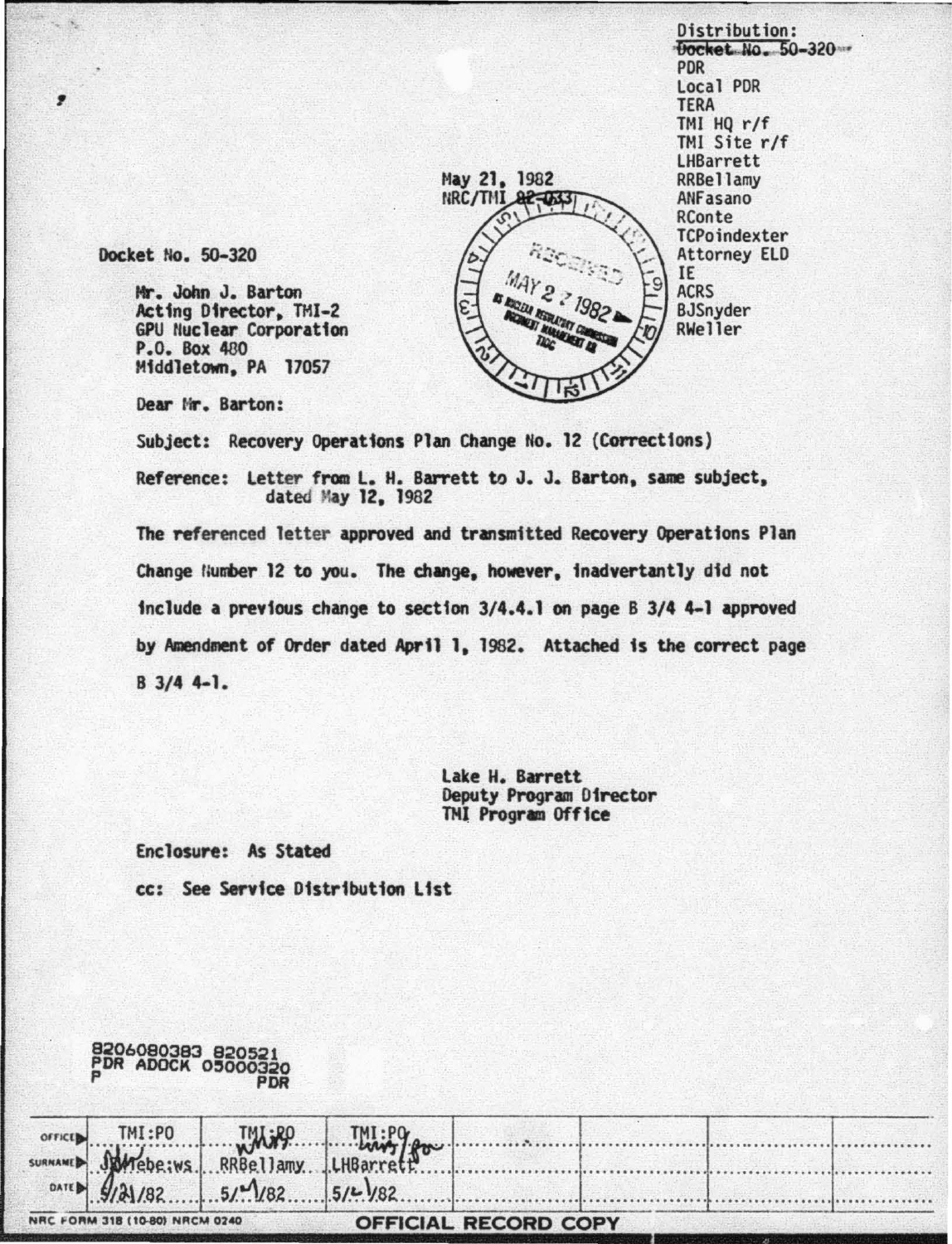# 3/4.4 REACTOR COOLANT SYSTEM

#### **BASES**

 $\overline{1}$ 

 $\overline{\mathcal{L}}$ 

 $\overline{C}$ 

## 3/4.4.1 REACTOR COOLANT LOOPS

Several alternative methods are available for removal of reactor decay heat. These methods include use of the Mini Decay Heat Removal System, the "Loss to Ambient" cooling mode. Either of these cooling methods provides adequate cooling of the reactor and each method is available for decay heat removal. Procedures have been prepared and approved for use of these cooling methods.

### 3/4.4.3 SAFETY VALVES

The pressurizer code safety valves operate to prevent the RCS from being pressurized above its Safety Limit of 2750 psig. Each safety valve is designed to relieve 348.072 lbs per hour of saturated steam at the valve's setpoint.

## 3/4.4.9 PRESSURE/TEMPERATURE LIMIT

The RCS pressure and temperature will be controlled in accordance with approved procedures to prevent a nonductile failure of the RCS while at the same time permitting the RCS pressure to be maintained at a sufficiently high value to permit operation of the reactor coolant pumps.

Reactor coolant chemistry surveillance requirements are included in the Recovery Operations Plan. These requirements provide assurance that localized corrosion or pitting in crevice areas, which could tend to promote stress corrosion cracking in heat affected zones of welds in stainless steel piping or components, will not occur.

THREE MILE ISLAND - UNIT 2

B 3/4 4-1

ROPC #12